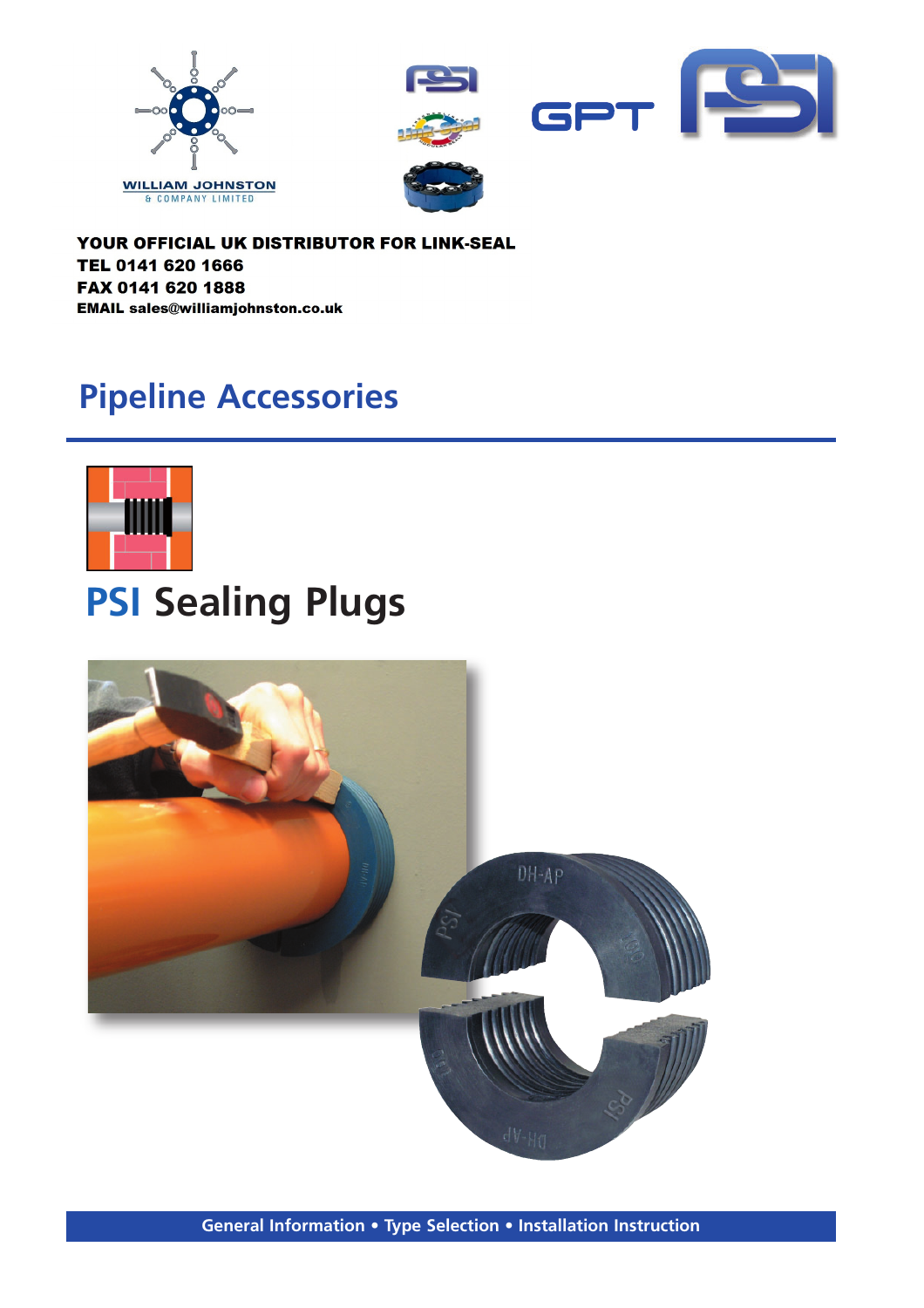

#### **Product description**

The PSI plug is a sealing device consisting of two half shells. It is especially designed to seal cables and pipes passing through walls and ceilings. Due to the large variety of sizes and rubber types, you can use this sealing plug for almost any pipe or cable. The installation is fast and simple and can be done without the use of special tools as the plug is just hammered in the annular space. The profiled design of the plug makes installation easy and ensures a pressure tightness up to 3 bar. The relevant test certificates are available. All PSI plugs are manufactured from high quality rubber and are highly resistant to abrasion. We can supply plugs with five different rubber types to ensure suitability for all industry sectors, such as construction, marine, power and offshore.

#### **Advantages**

- pressure tight up to 3 bar
- easy installation
- large range of application
- noise absorbing
- fire retarding qualities
- vibration absorbing
- no electrical conduit
- high resistance to abrasion
- can be installed horizontally and vertically
- several rubber qualities with chemical resistance

| <b>Certificates</b> |                        |  |              |  |  |
|---------------------|------------------------|--|--------------|--|--|
| <b>Application</b>  | <b>Certified by</b>    |  | <b>Value</b> |  |  |
| Pressure            | Lloyd s                |  | 3 bar        |  |  |
| Fire / Marine       | <b>IMO Regulations</b> |  | 1 hour       |  |  |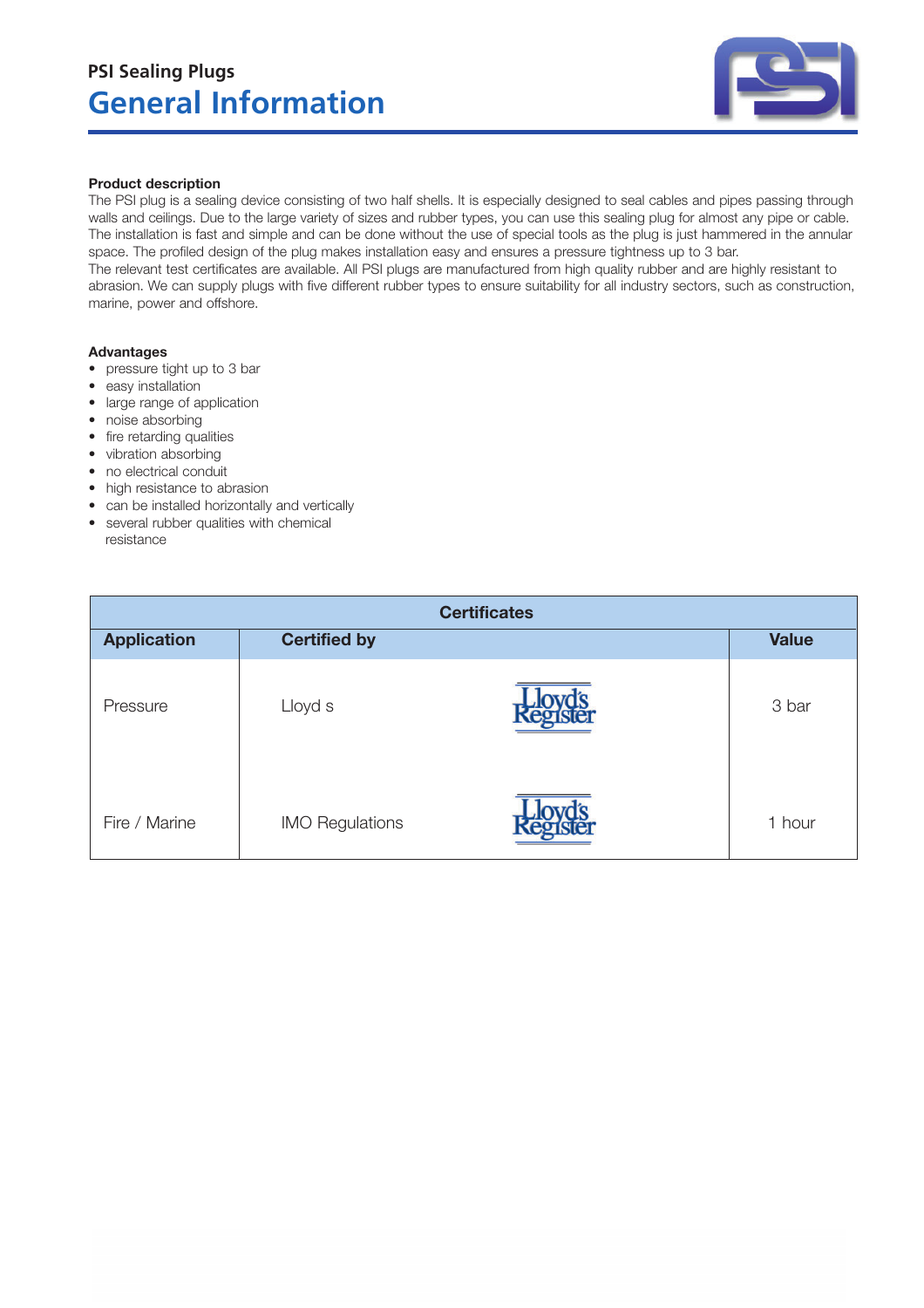### **Application Range PSI Sealing Plugs**



#### **Sealing a wall opening**

The plug can be used in a core drilled hole if the surface is in a good shape. The plug is hammered in the annular space from the outside of the wall. A pressure tightness of 3 bar can be achieved. The plug can also be used in wall sleeves of different materials (PVC, ASTM, DIN ...)



**Application in ship building industry** The plugs are installed from both sides in a welded sleeve situated in a wall or deck. In these cases you will use the high fire retardent rubber FS.

Fire resistance of 60 minutes was tested and certified according to the IMO Fire Test Procedure Code Annex 1, part. 3. The welded in sleeve will then be wrapped with Rockwool.

**welded in sleeve with puddle flange**



#### **Use in yacht building**

In the case of materials which cannot be welded, e.g. glass fibre reinforced plastics, the sleeve is screw-mounted to a wall or the deck with the flange and a thrust washer. The sealing plug can then be driven in without difficulty.

**pipe e.g. cable**

**PSI sealing plug**



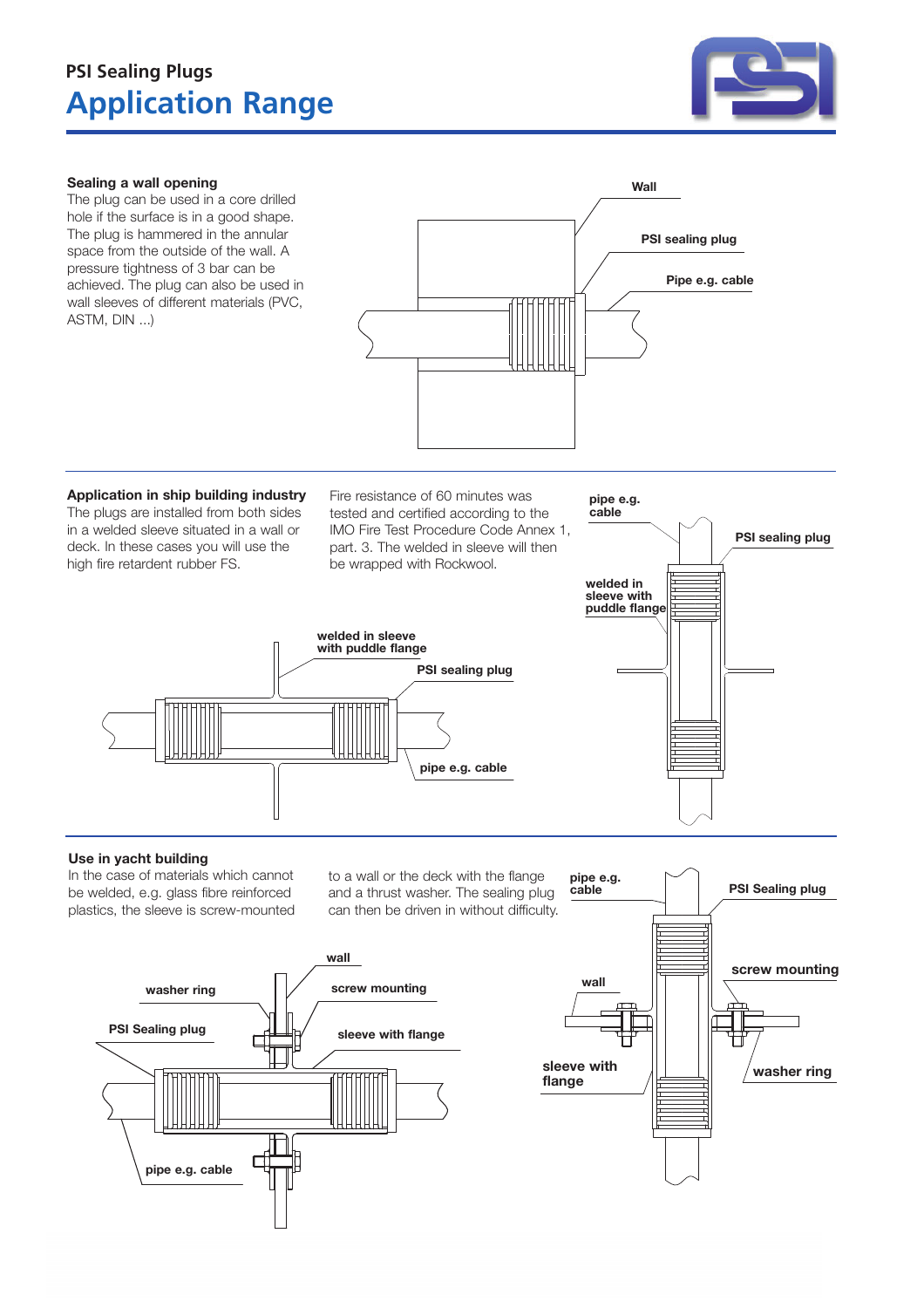| <b>Outer diameter</b><br>range Ø (mm) | Duct diameter range Ø<br>(mm)                     |  |
|---------------------------------------|---------------------------------------------------|--|
| 33,6                                  | 15, 18                                            |  |
| 35                                    | $\circ$                                           |  |
| 37,2                                  | 12                                                |  |
| 40                                    | 16, 21, 22                                        |  |
| 43,6                                  | 12, 16, 20, 27                                    |  |
| 50                                    | 0, 7, 13, 15, 21, 22, 25, 27, 28, 32              |  |
| 54,5                                  | 32                                                |  |
| 60                                    | 32, 40                                            |  |
| 68,6                                  | 32                                                |  |
| 70                                    | 22, 27, 28, 32, 34, 40, 42, 48, 50                |  |
| 77,9                                  | 33, 38, 48                                        |  |
| 80,0                                  | 30, 32, 35, 40, 42, 44, 48, 50                    |  |
| 82,5                                  | 60                                                |  |
| 94                                    | 32, 40, 50                                        |  |
| 100                                   | 0, 32, 34, 40, 42, 48, 50, 52, 54, 56, 60, 62, 64 |  |
| 102,3                                 | 32, 50, 60                                        |  |
| 125                                   | 0, 40, 50, 60, 62, 64, 74, 90                     |  |
| 150                                   | 0, 60, 90, 100, 106, 110, 114                     |  |
| 200                                   | 110, 124, 160                                     |  |
| 250                                   | 200                                               |  |
| 254,4                                 | 114                                               |  |

### **Selection of types and rubber quality PSI Sealing Plugs**

#### **Rubber quality**

| <b>Material</b> | <b>Colour</b> | temperature range                 | <b>Characteristics</b>                           |
|-----------------|---------------|-----------------------------------|--------------------------------------------------|
| <b>EPDM</b>     | black         | $-25^{\circ}$ C/+110 $^{\circ}$ C | standard rubber for gas and water tight sealings |
| Nitrile         | blue          | $-25^{\circ}$ C/+110 $^{\circ}$ C | restistant to hydrocarbons and greases           |
| <b>FS</b>       | red           | $-30^{\circ}$ C/ $+120^{\circ}$ C | highly fire retarding rubber                     |
| Silicone        | brown         | $-60^{\circ}$ C/ $+200^{\circ}$ C | for high/low temperatures                        |
| Viton           | green         | $-25^{\circ}$ C/+200 $^{\circ}$ C | high resistance against chemicals                |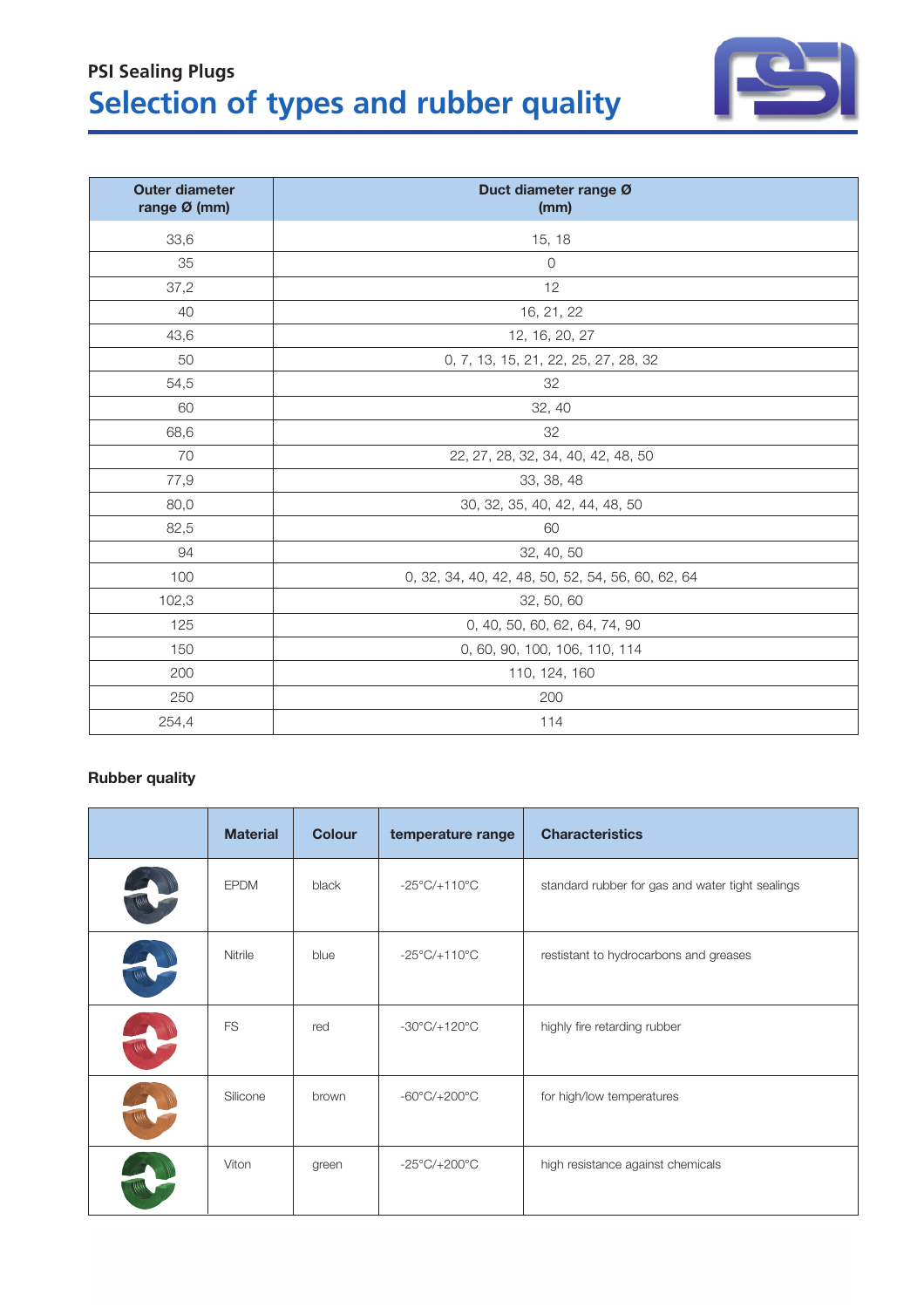

#### **5 steps to find the right PSI Plug**

#### **1. Find out which kind of wall opening you have**

The cable/pipe will be passed through which sleeve or core drilled hole?

- PVC-Sleeve
- Core drilled hole / Aluminium sleeve (DH-AP)
- DIN Steel sleeve
- ASTM steel sleeve

#### **2. Determine the I.D. of the opening**

It is very important to check the exact I.D. of the opening as this corresponds to the O.D. of the PSI Sealing Plug. Example: PVC Sleeve diam. 110 mm with a wall thickness of 3.2 mm. The I.D. will be 103.6 mm. This is also the O.D. of the correct Sealing Plug.

#### **3. Determine the O.D. of the cable or pipe**

The O.D. of the cable or pipe corresponds to the I.D. of the Sealing Plug. The diameter can be rounded down to whole millimeters. For example 20.6 mm = 20 mm. By doing this you ensure a safe and correct sealing. The PSI Sealing Plug systems shows a minimum to maximum opening range per diameter. This range shows the smallest possible pipe/cable and the largest one. For the serial 103.6 mm the smallest is 30 mm and the largest is 74 mm.

#### **4. Which rubber is the right one?**

The PSI Sealing Plug is available in 5 rubber qualities. EPDM for standard applications in the gas and water, Viton for chemical resistance etc.

#### **5. Summary**

The description of the PSI Sealing Plug consists of 3 elements:

- 1. I.D. of the core drilled hole or sleeve  $\triangleq$  Dimension indicated on the plug
- 2. O.D. of the cable or pipe
- 3. Rubber quality

Example: You have a pipe with an O.D. of 50 mm and a PVC sleeve (diam. 110 mm). The sealing shall be gas and water thight: 103.6/50 EPDM.